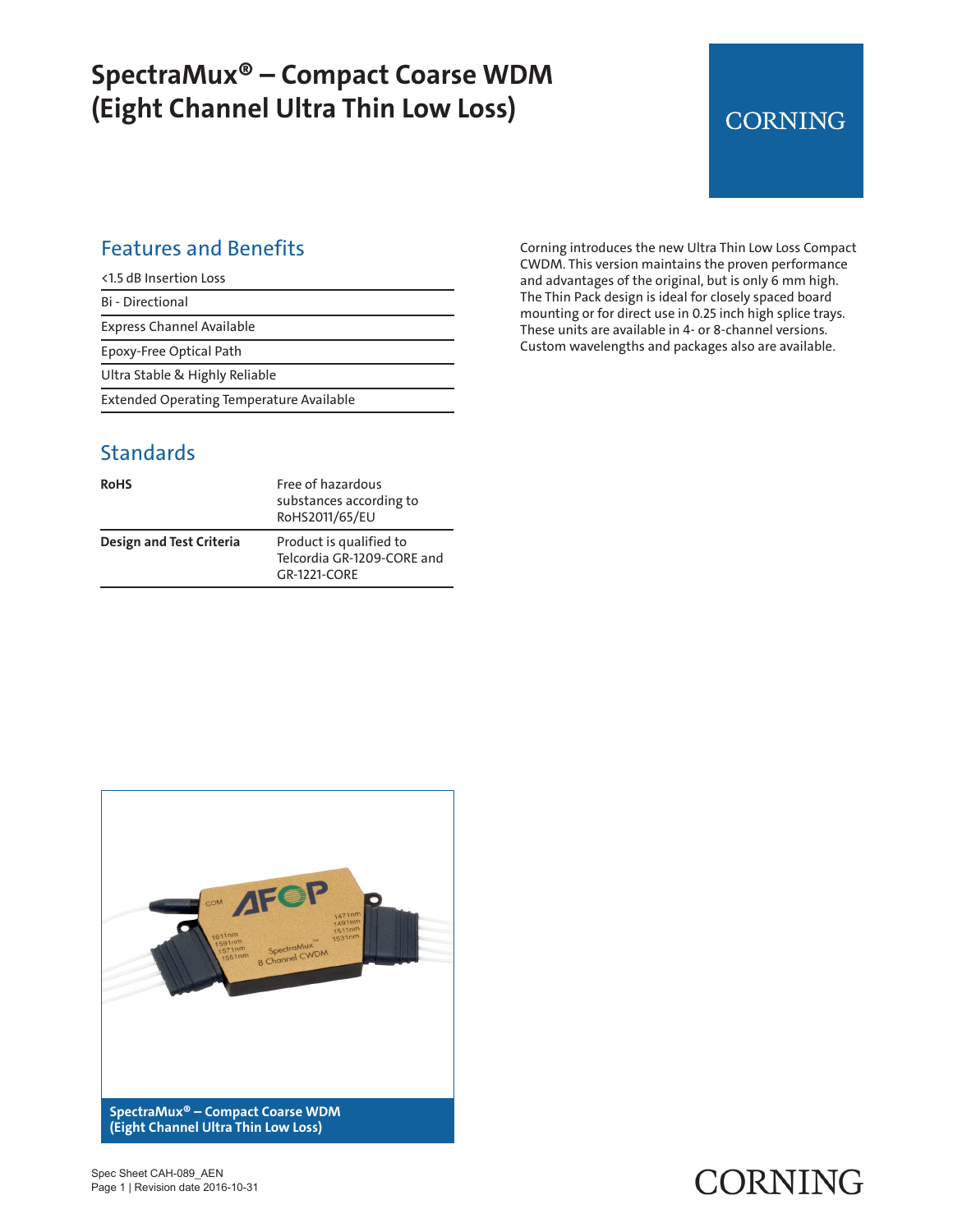# **SpectraMux® – Compact Coarse WDM (Eight Channel Ultra Thin Low Loss)**

## **CORNING**

## Specifications

| <b>Parameters (Eight-Channel</b><br><b>Ultra Thin Low Loss)</b> | <b>Minimum</b>  | <b>Typical</b>                                            | <b>Maximum</b>    |
|-----------------------------------------------------------------|-----------------|-----------------------------------------------------------|-------------------|
| Center Wavelength λc                                            |                 | 1471, 1491, 1511, 1531 nm<br>or 1551, 1571, 1591, 1611 nm |                   |
| Pass Channel Insertion Loss                                     |                 | 1.0 dB                                                    | 1.5 dB            |
| Express Channel Insertion Loss (Optional)                       |                 |                                                           | 1.0 dB            |
| Passband Width                                                  | $13 \text{ nm}$ | $15 \text{ nm}$                                           |                   |
| <b>Passband Flatness</b>                                        |                 | 0.2 dB                                                    | 0.3 dB            |
| Adjacent Channel Isolation                                      | 30dB            | 40 dB                                                     |                   |
| Non-Adjacent Channel Isolation                                  | 45 dB           | 50 dB                                                     |                   |
| <b>Optical Return Loss</b>                                      | 45dB            | 50 dB                                                     |                   |
| Directivity                                                     | 50 dB           |                                                           |                   |
| <b>PDL</b>                                                      |                 |                                                           | 0.2 db            |
| <b>PMD</b>                                                      |                 |                                                           | 0.2 <sub>ps</sub> |
| Maximum Maximum Optical Power                                   |                 | 300 mW                                                    |                   |
| <b>Operating Temperature Range</b>                              |                 | $-5^{\circ}$ C to $+65^{\circ}$ C                         |                   |
| Storage Temperature Range                                       |                 | $-40^{\circ}$ C to $+85^{\circ}$ C                        |                   |
| Tensile Load (900 µm Buffered)                                  |                 | 5N Maximum                                                |                   |
| *Specifications do not include connector loss.                  |                 |                                                           |                   |

| <b>Packaging Dimensions</b> | Fiber Type                                                                  | Pigtail Length |
|-----------------------------|-----------------------------------------------------------------------------|----------------|
| $41$ mm x 28 mm x 6 mm      | Fiber Type: Corning <sup>®</sup> SMF-28e <sup>®</sup> or compatible, 900 µm | 1 m (Standard) |